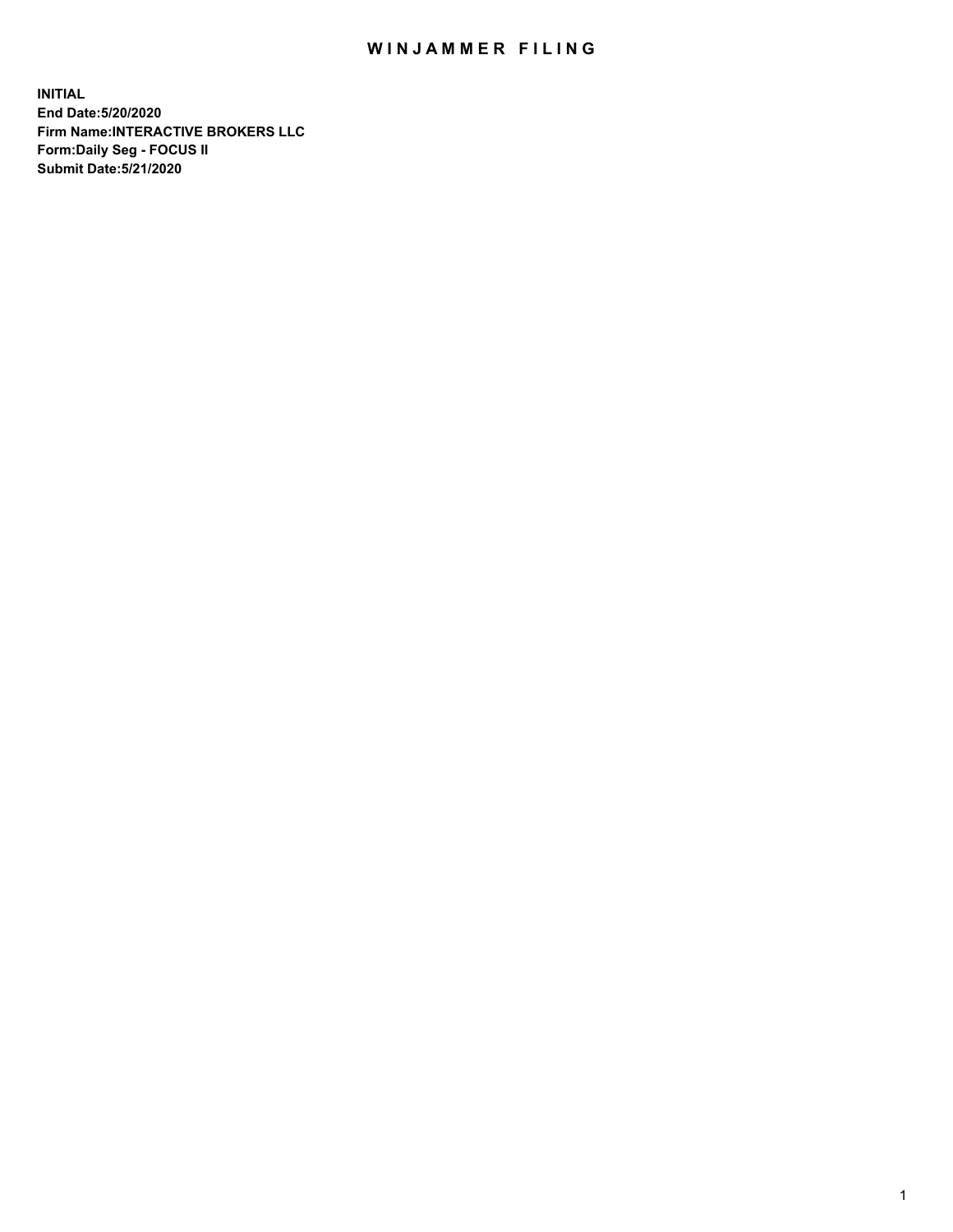**INITIAL End Date:5/20/2020 Firm Name:INTERACTIVE BROKERS LLC Form:Daily Seg - FOCUS II Submit Date:5/21/2020 Daily Segregation - Cover Page**

| Name of Company                                                                                                                                                                                                                                                                                                                | <b>INTERACTIVE BROKERS LLC</b>                                                   |
|--------------------------------------------------------------------------------------------------------------------------------------------------------------------------------------------------------------------------------------------------------------------------------------------------------------------------------|----------------------------------------------------------------------------------|
| <b>Contact Name</b>                                                                                                                                                                                                                                                                                                            | James Menicucci                                                                  |
| <b>Contact Phone Number</b>                                                                                                                                                                                                                                                                                                    | 203-618-8085                                                                     |
| <b>Contact Email Address</b>                                                                                                                                                                                                                                                                                                   | jmenicucci@interactivebrokers.c<br>om                                            |
| FCM's Customer Segregated Funds Residual Interest Target (choose one):<br>a. Minimum dollar amount: ; or<br>b. Minimum percentage of customer segregated funds required:% ; or<br>c. Dollar amount range between: and; or<br>d. Percentage range of customer segregated funds required between:% and%.                         | <u>0</u><br>$\overline{\mathbf{0}}$<br>155,000,000 245,000,000<br>0 <sub>0</sub> |
| FCM's Customer Secured Amount Funds Residual Interest Target (choose one):<br>a. Minimum dollar amount: ; or<br>b. Minimum percentage of customer secured funds required:% ; or<br>c. Dollar amount range between: and; or<br>d. Percentage range of customer secured funds required between:% and%.                           | <u>0</u><br>$\overline{\mathbf{0}}$<br>80,000,000 120,000,000<br>0 <sub>0</sub>  |
| FCM's Cleared Swaps Customer Collateral Residual Interest Target (choose one):<br>a. Minimum dollar amount: ; or<br>b. Minimum percentage of cleared swaps customer collateral required:% ; or<br>c. Dollar amount range between: and; or<br>d. Percentage range of cleared swaps customer collateral required between:% and%. | <u>0</u><br>$\underline{\mathbf{0}}$<br>0 <sub>0</sub><br>0 <sub>0</sub>         |

Attach supporting documents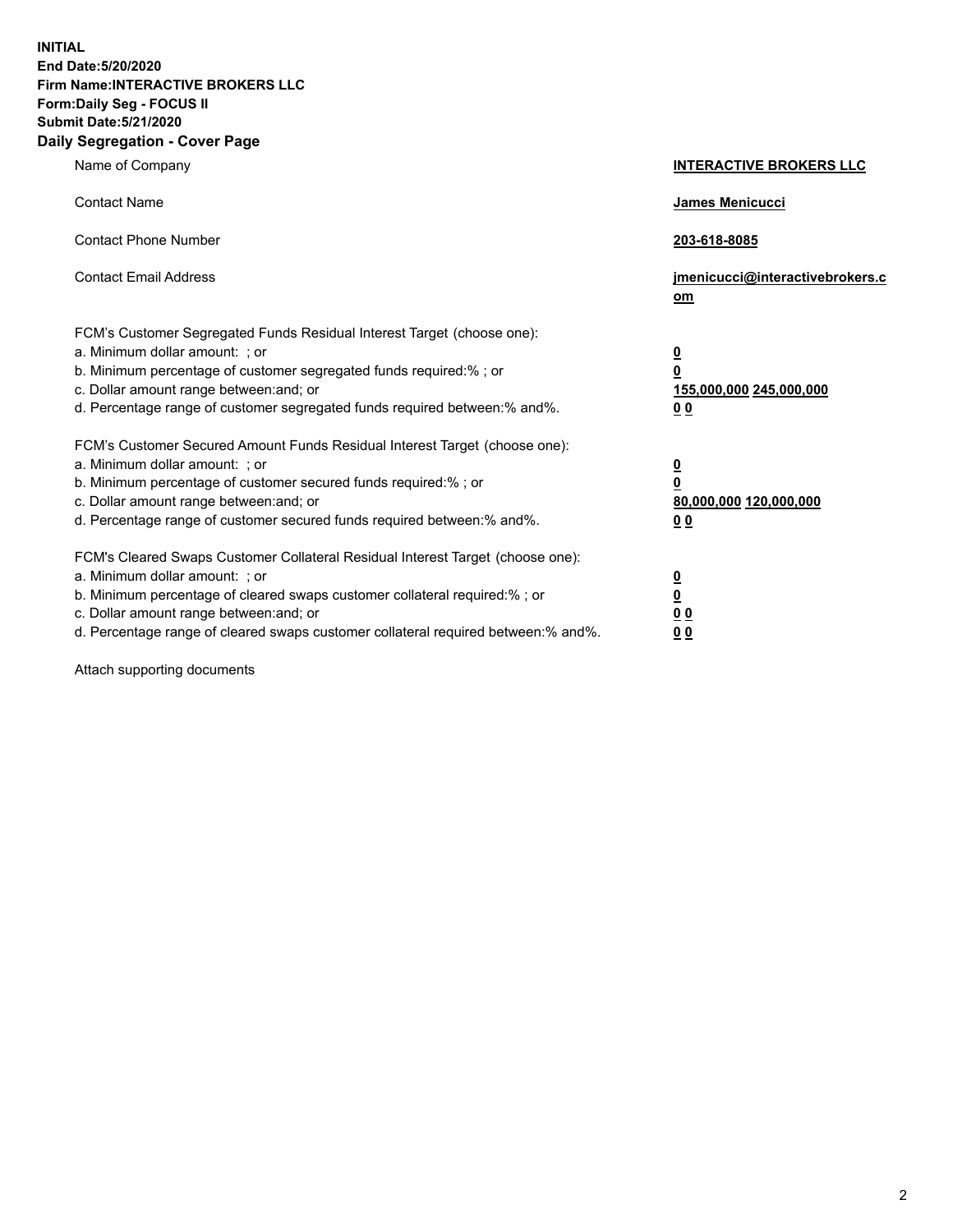**INITIAL End Date:5/20/2020 Firm Name:INTERACTIVE BROKERS LLC Form:Daily Seg - FOCUS II Submit Date:5/21/2020 Daily Segregation - Secured Amounts**

|     | Foreign Futures and Foreign Options Secured Amounts                                               |                                                 |
|-----|---------------------------------------------------------------------------------------------------|-------------------------------------------------|
|     | Amount required to be set aside pursuant to law, rule or regulation of a foreign                  | $0$ [7305]                                      |
|     | government or a rule of a self-regulatory organization authorized thereunder                      |                                                 |
| 1.  | Net ledger balance - Foreign Futures and Foreign Option Trading - All Customers                   |                                                 |
|     | A. Cash                                                                                           | 568,017,836 [7315]                              |
|     | B. Securities (at market)                                                                         | $0$ [7317]                                      |
| 2.  | Net unrealized profit (loss) in open futures contracts traded on a foreign board of trade         | -162,599 [7325]                                 |
| 3.  | Exchange traded options                                                                           |                                                 |
|     | a. Market value of open option contracts purchased on a foreign board of trade                    | 154,440 [7335]                                  |
|     | b. Market value of open contracts granted (sold) on a foreign board of trade                      | -190,917 [7337]                                 |
| 4.  | Net equity (deficit) (add lines 1. 2. and 3.)                                                     | 567,818,760 [7345]                              |
| 5.  | Account liquidating to a deficit and account with a debit balances - gross amount                 | 7,747 [7351]                                    |
|     | Less: amount offset by customer owned securities                                                  | 0 [7352] 7.747 [7354]                           |
| 6.  | Amount required to be set aside as the secured amount - Net Liquidating Equity                    | 567,826,507 [7355]                              |
|     | Method (add lines 4 and 5)                                                                        |                                                 |
| 7.  | Greater of amount required to be set aside pursuant to foreign jurisdiction (above) or line<br>6. | 567,826,507 [7360]                              |
|     | FUNDS DEPOSITED IN SEPARATE REGULATION 30.7 ACCOUNTS                                              |                                                 |
| 1.  | Cash in banks                                                                                     |                                                 |
|     | A. Banks located in the United States                                                             | 68,730,566 [7500]                               |
|     | B. Other banks qualified under Regulation 30.7                                                    | 0 [7520] 68,730,566 [7530]                      |
| 2.  | Securities                                                                                        |                                                 |
|     | A. In safekeeping with banks located in the United States                                         | 479,852,600 [7540]                              |
|     | B. In safekeeping with other banks qualified under Regulation 30.7                                | 0 [7560] 479,852,600 [7570]                     |
| 3.  | Equities with registered futures commission merchants                                             |                                                 |
|     | A. Cash                                                                                           | $0$ [7580]                                      |
|     | <b>B.</b> Securities                                                                              | $0$ [7590]                                      |
|     | C. Unrealized gain (loss) on open futures contracts                                               | $0$ [7600]                                      |
|     | D. Value of long option contracts                                                                 | $0$ [7610]                                      |
|     | E. Value of short option contracts                                                                | 0 [7615] 0 [7620]                               |
| 4.  | Amounts held by clearing organizations of foreign boards of trade                                 |                                                 |
|     | A. Cash                                                                                           | $Q$ [7640]                                      |
|     | <b>B.</b> Securities                                                                              | $0$ [7650]                                      |
|     | C. Amount due to (from) clearing organization - daily variation                                   | $0$ [7660]                                      |
|     | D. Value of long option contracts                                                                 | $0$ [7670]                                      |
|     | E. Value of short option contracts                                                                | 0 [7675] 0 [7680]                               |
| 5.  | Amounts held by members of foreign boards of trade                                                |                                                 |
|     | A. Cash                                                                                           | 143,217,936 [7700]                              |
|     | <b>B.</b> Securities                                                                              | $0$ [7710]                                      |
|     | C. Unrealized gain (loss) on open futures contracts                                               | 705,666 [7720]                                  |
|     | D. Value of long option contracts                                                                 | 154,440 [7730]                                  |
|     | E. Value of short option contracts                                                                | <mark>-190,917</mark> [7735] 143,887,125 [7740] |
| 6.  | Amounts with other depositories designated by a foreign board of trade                            | $0$ [7760]                                      |
| 7.  | Segregated funds on hand                                                                          | $0$ [7765]                                      |
| 8.  | Total funds in separate section 30.7 accounts                                                     | 692,470,291 [7770]                              |
| 9.  | Excess (deficiency) Set Aside for Secured Amount (subtract line 7 Secured Statement               | 124,643,784 [7380]                              |
|     | Page 1 from Line 8)                                                                               |                                                 |
| 10. | Management Target Amount for Excess funds in separate section 30.7 accounts                       | 80,000,000 [7780]                               |
| 11. | Excess (deficiency) funds in separate 30.7 accounts over (under) Management Target                | 44,643,784 [7785]                               |
|     |                                                                                                   |                                                 |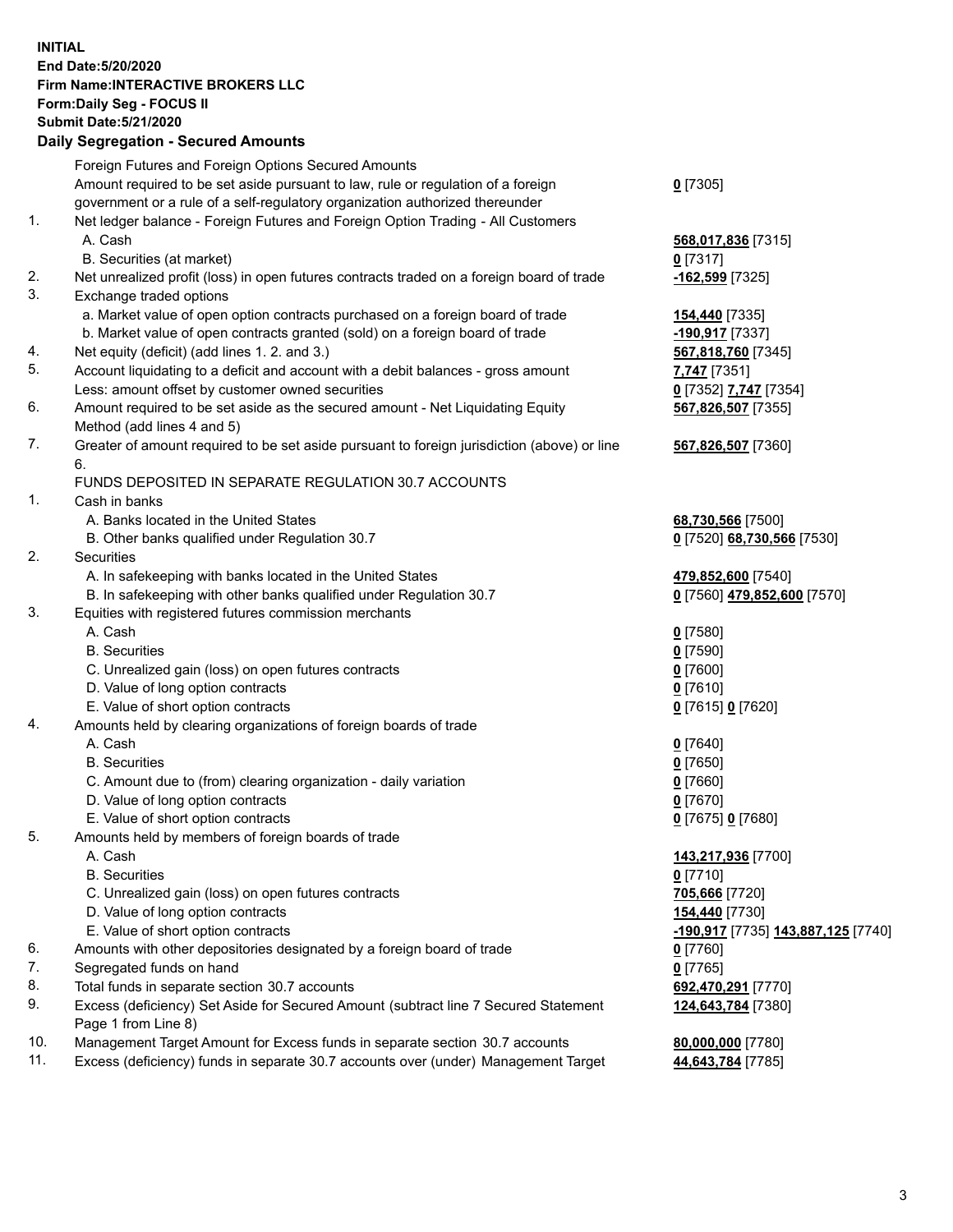**INITIAL End Date:5/20/2020 Firm Name:INTERACTIVE BROKERS LLC Form:Daily Seg - FOCUS II Submit Date:5/21/2020 Daily Segregation - Segregation Statement** SEGREGATION REQUIREMENTS(Section 4d(2) of the CEAct) 1. Net ledger balance A. Cash **5,514,936,212** [7010] B. Securities (at market) **0** [7020] 2. Net unrealized profit (loss) in open futures contracts traded on a contract market **-42,218,880** [7030] 3. Exchange traded options A. Add market value of open option contracts purchased on a contract market **342,636,624** [7032] B. Deduct market value of open option contracts granted (sold) on a contract market **-315,892,456** [7033] 4. Net equity (deficit) (add lines 1, 2 and 3) **5,499,461,500** [7040] 5. Accounts liquidating to a deficit and accounts with debit balances - gross amount **79,444,537** [7045] Less: amount offset by customer securities **0** [7047] **79,444,537** [7050] 6. Amount required to be segregated (add lines 4 and 5) **5,578,906,037** [7060] FUNDS IN SEGREGATED ACCOUNTS 7. Deposited in segregated funds bank accounts A. Cash **1,254,118,040** [7070] B. Securities representing investments of customers' funds (at market) **2,482,829,060** [7080] C. Securities held for particular customers or option customers in lieu of cash (at market) **0** [7090] 8. Margins on deposit with derivatives clearing organizations of contract markets A. Cash **504,714,916** [7100] B. Securities representing investments of customers' funds (at market) **1,510,462,730** [7110] C. Securities held for particular customers or option customers in lieu of cash (at market) **0** [7120] 9. Net settlement from (to) derivatives clearing organizations of contract markets **8,235,173** [7130] 10. Exchange traded options A. Value of open long option contracts **341,947,760** [7132] B. Value of open short option contracts **-315,457,694** [7133] 11. Net equities with other FCMs A. Net liquidating equity **0** [7140] B. Securities representing investments of customers' funds (at market) **0** [7160] C. Securities held for particular customers or option customers in lieu of cash (at market) **0** [7170] 12. Segregated funds on hand **0** [7150] 13. Total amount in segregation (add lines 7 through 12) **5,786,849,985** [7180] 14. Excess (deficiency) funds in segregation (subtract line 6 from line 13) **207,943,948** [7190] 15. Management Target Amount for Excess funds in segregation **155,000,000** [7194]

16. Excess (deficiency) funds in segregation over (under) Management Target Amount Excess

**52,943,948** [7198]